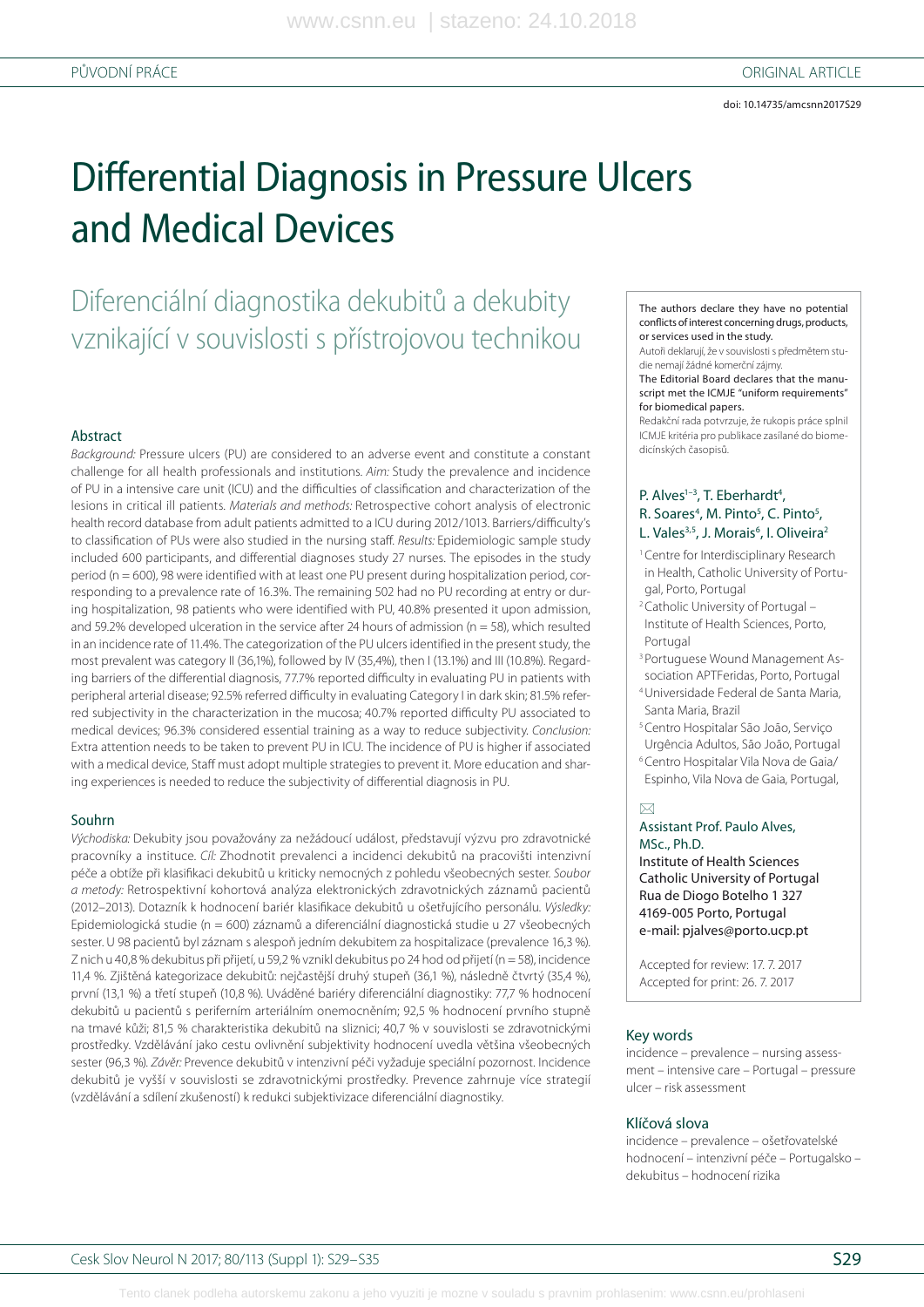# **Introduction**

Pressure ulcers (PUs) continue to be a contest worldwide [1–3]. PUs are considered to be an adverse event and constitute a constant challenge for all health professionals and institutions, both for human and material resources, and for the pain and suffering caused to patients and their families. In fact, the development of PUs is complex and multifactorial [4] and nursing staff needs to manage several PU risk factors [5,6] in order to prevent PU development.

Scientific evidence has shown that PUs are not only the responsibility of the nursing team, but of an entire multidisciplinary team, even with current knowledge of its aetiology, the incidence and prevalence are still very high.

It can be seen that the epidemiology of PUs varies greatly between countries, the area where the patient is hospitalized (nursing homes, hospital admissions, intensive care, etc.) and the method of data collection.

The use of a rigorous methodological design (with methods to measure the consistent variables, including the clear definition of the study population, the confidence interval and skin evaluations performed by two trained auditors), the comparison of organizational data between performance areas. The incidence of PU, the description of the most frequent anatomical locations of PU, the reference to whether or not to include category one of PUs in the study and the inclusion PUs developed in the mucous membranes (lips, nose, genitals, etc.) without assigning them category. It is crucial to obtain more reliable and internationally comparable data to facilitate the study of the problem in the future.

The prevalence of PUs in hospitals is 17.4% in medicine, 7.1% in surgery, 15.3% in emergency and 16.6% in intensive care unit (ICU). In long-stay units in mainland Portugal, the estimated prevalence was 23%, with lot of differences between the districts [7].

Internationally, in the most recent study, Pokorna et al. [8] presented reported prevalence of PU in the Czech Republic of 0.3% in a total of 46,224 patients identified with the diagnosis of PU. For ICU, studies have report ed rates of incidence of PUs in the USA between 5.2 and 45%, with prevalence rates between 22 and 28.7%, and, on the other hand, studies in ICUs in developing countries such as Indonesia, report an incidence of approximately 33.3% [9].

| Authors                               | Year | Prevalence    | Incidence    |
|---------------------------------------|------|---------------|--------------|
| Boyle & Green                         | 2001 |               | 5.2%         |
| Cho & Noh                             | 2010 |               | 5.9%         |
| Compton et al.                        | 2008 |               | 17.3%        |
| da Silva Cardoso, Blanes et al.       | 2010 | 32.7%         |              |
| Fife, Otto, Capsuto et al.            | 2001 |               | 12.4%        |
| Gomes, Bastos et al.                  | 2010 |               | 35.2%        |
| Kaitani, Tokunaga, Matsui & Sanada    | 2010 |               | 11.2%        |
| Langemo, Anderson & Volden            | 2003 | $0 - 13.1%$   |              |
| Manzano, Navarro, Roldan et al.       | 2010 |               | 16%          |
| Sayar, Turgut, Dogan et al.           | 2009 |               | 8.5%         |
| Schuurman, Schoonhoven, Keller et al. | 2009 |               | 53.4%        |
| Shahin, Dassen, & Halfens             | 2008 | 25.1-28.6%    |              |
| Slowikowski & Funk                    | 2010 | 23.9%         |              |
| Suriadi, Sanada, Sugama et al.        | 2008 | 28.4%         |              |
| Tereki, Kucukardali, Top et al.       | 2009 |               | $7.8 - 8.5%$ |
| Vangilder, Macfarleane, Meyere        | 2008 | $7.3 - 15.3%$ | 14.6-25.9%   |
| Wolverton, Hobbs, Beeson et al.       | 2005 | 13.7%         |              |
| Yepes, Molina, Leon & Perez           | 2009 |               | 26.7%        |
| Zhao, Hiltabidel, Liu, Chen & Liao    | 2010 | 1.54%         | 45.5%        |

Tab. 1. Prevalence and incidence reported in international studies (adopted from [10]).

In the review study conducted by Cuddigan [10], which analyses the prevalence and incidence data on ICU worldwide, data were obtained with a great deal of variability, and part of the data is summarized in the Tab. 1.

As can be seen from the systematized data in the Tab. 1, there is a great variability of values. This may be related to the possible inclusion of data on category one PUs, as well as characteristics of the ICU considered in the study, namely units with exclusive inclusion of surgical patients.

The correct classification of the ulcers allows to identify the severity of the ulcers and to evaluate their aggravation, if this occurs, and the evaluation of PUs should include the size, the wound bed, present exudate (which will allow classification), pain and the state of the surrounding skin (to manage analgesia and prevent area worsening), and the anatomical location of the lesion is also important [11].

Correct diagnosis and classification of these lesions is essential, promoting quality of care and patient safety [12]. Injuries such as skin breakdowns, moisture lesions, incontinence-as sociated dermatitis and ischemic lesions [13], are poorly defined and referred to as PUs.

The main difficulties described by several authors on the classification/categorization of ulcers are the evaluation of erythema, bleachable or non-bleachable. The distinction between PU and moisture injury and the differentiation of categories II and III [11,14–16].

The evaluation of erythema, whether bleached or not bleached, in black individuals is hampered by the impossibility of evaluating a category one related bleaching of tissues and, in order to reduce this error, other elements that could be evaluated as discoloration of skin, presence of heat, oedema, pain and/or hardening that differentiate the existence or not of a PU [1]. According to Moore [17], citing the study by Barczak form the seventeen's, reported that black individuals had more severe PUs mainly due to the difficulty of identification, in category one and, consequently, absence of performance.

Incontinent As sociated Dermatitis (IAD) is often confused and mixed with PUs. In its aetiology, the predominant factor is humidity and not pressure [18], as these lesions appear in individuals with a clinical history of excessive humidity (urinary and/or faecal incontinence, wound drainage, vomit-

#### Cesk Slov Neurol N 2017; 80/113 (Suppl 1): S29– S35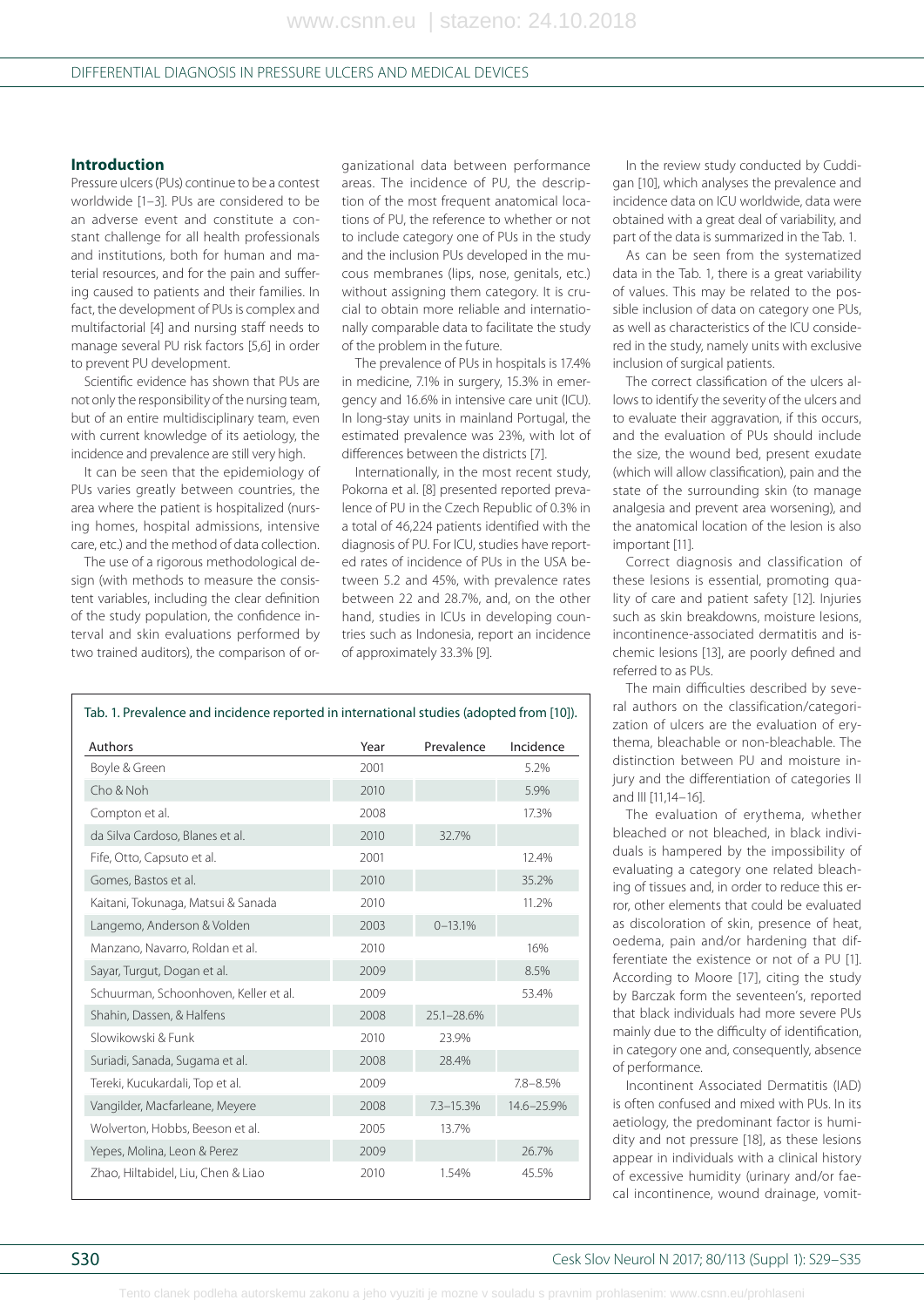ing and/or sweating) and is in a place where the humidity is excessive. Usually found outside the bony prominences, they are superficial lesions, with shallow and poorly defined borders. It is also characteristic of this type of lesions, not having devitalized or necrotic tissue [15]. A correct distinction between PUs and moisture injuries is important because the preventive attitudes to be taken are different [15]. Regarding categorization II or III of PUs, the purpose is to identify the deepest affected tissue [19], thus, the ulcer will be categorized according to the worst level of tissue injury present, and will remain in the worst category throughout treatment and evolution [17].

The main differentiation between the two categories is based on the type of tissue reached, defined as partial loss of skin, category II PUs or superficial ulcer, involving the epidermis and/or dermis, the category III and IV of PU involve all layers of fabric. The observation of the different injured tissues has been shown to be a difficult to health professionals [15].

Incorrect classification or diagnosis may result in a misalignment of prevention and/or treatment strategies. It is essential to use the patient's integral observation, pondering signs and symptoms that help the health professional, in the differential dia gnosis of PU. There are several tools to support the diagnostic decision-making, where it is possible to identify symptoms and signs that will support the correct diagnosis of PU, compared to skin breakdowns, IAD among others [15,20].

Research in this area, with a correct diagnosis of the epidemiological situation and identification of the determinants of the development of ulcers in the critically ill person, can help to validate and increase knowledge on the subject and ultimately improve scientific knowledge.

#### **Aim**

This study had two objectives: to study the prevalence and incidence of PUs in an intensive care unit and the difficulties of classification and characterization of the lesions in critical ill patients from nurses point of view.

## **Materials and methods Study design**

This study has two different steps. The epidemiologic study was designed as a retrospective cohort analysis of electronic health record database from adult patients admitted to a polyvalent Intensive Care Unit of a Central Portuguese hospital. The questionnaire study was designed to the nursing staff of the same unit.

#### **Setting**

The survey was performed in a polyvalent ICU of a Central Portuguese hospital. All data were extracted from electronic health record database with the collaboration of Hospital Informatics and Systems Analysis Service. The period under analysis was from 1<sup>st</sup> June 2012 to 31<sup>st</sup> May 2013. The questionnaire was applied to all nurses of the ICU during the month of January 2015.

#### **Participants**

The research was implemented after Hospital Council Board and Ethics Committee approval (Reference Number 149/2014).

The study was divided into two phases: the first was a random, probabilistic sample (including patients admitted without any selection), with a sequential character, including all patients admitted to a Polyvalent Intensive Care Unit of a hospital in the north of Portugal between the period from 1st June 2012 to 31<sup>st</sup> May 2013 (1 year).

The period studied was chosen so that access to the computer data needed for the analysis was possible, since it was conditioned by the introduction of the current software in the service, which only occurred in September 2011, but whose configuration and optimization only took place during the next year. By obtaining data after May 2012, these would already be reliable and the information obtained adequate to give robustness to the study.

The second stage is related to the differential diagnosis between PUs and other lesions, namely incontinence-associated, intertrigo (not only diaper rash) and cutaneous dermatitis. A questionnaire was carried out to the nursing team ( $N = 30$ ) to identify barriers and difficulties in the classification and categorization of PUs and other skin lesions.

## **Variables**

The data were extracted from electronic health record database and included the following.

Variables divided in categories:

- Socio-demographics: age, gender.
- Clinical information: Type of admission (elective or urgent surgery, medical or

trauma); clinical diagnosis of admission; length of hospitalization; APACHE II value and probability of death predicted at admission; outcome (high or deceased).

- Braden Scale Risk Assessment: value resulting from the Braden scale and its subscales at admission. First PU risk assessment, all skin and tissue assessment records.
- PUs present: Number of PUs identified in the clinical process, categories, location, diagnosis of nursing described in the identification of PUs (to obtain category and location); date of creation of nursing diagnoses and attitudes related to PUs.

From the nurse's questionnaire, differential diagnosis of PU was evaluated: associated factors; diagnostic criteria; subjectivity of the evaluation; mucosal PUs; medical devices.

#### **Data sources/measurement**

Data collection were performed by a registered nurse and/or a clinical nurse specialist at admission in inpatient setting and were documented in the patient electronic health record, following national and international guidelines [1] the pressure ulcer risk assessment (Portuguese version of Braden Scale) and the skin and tissue integrity assessment. The risk assessment and the skin and tissue assessment were updated daily in the patient electronic health record. All data were recorded on the same electronic Health record with exception to the questionnaire that was answered online via Survey Monkey Software.

#### **Bias**

Bias could be associated to data recording because the study was designed as a retrospective cohort analysis of electronic health record database. In recent studies in NHS hospitals in England [6,21] showed high levels of underreporting for all pressure ulcer categories and provided some recommendations to improve care quality, patient safety and future pressure ulcer monitoring. He found that some data records contained significant missing information that if left unaddressed could reduce the validity of the data. We found also that in several situations is difficult to differentiate between missing data and undesirable values. These analyses of the database help to reduce error and later improve the registration in some fields that we signed as crucial.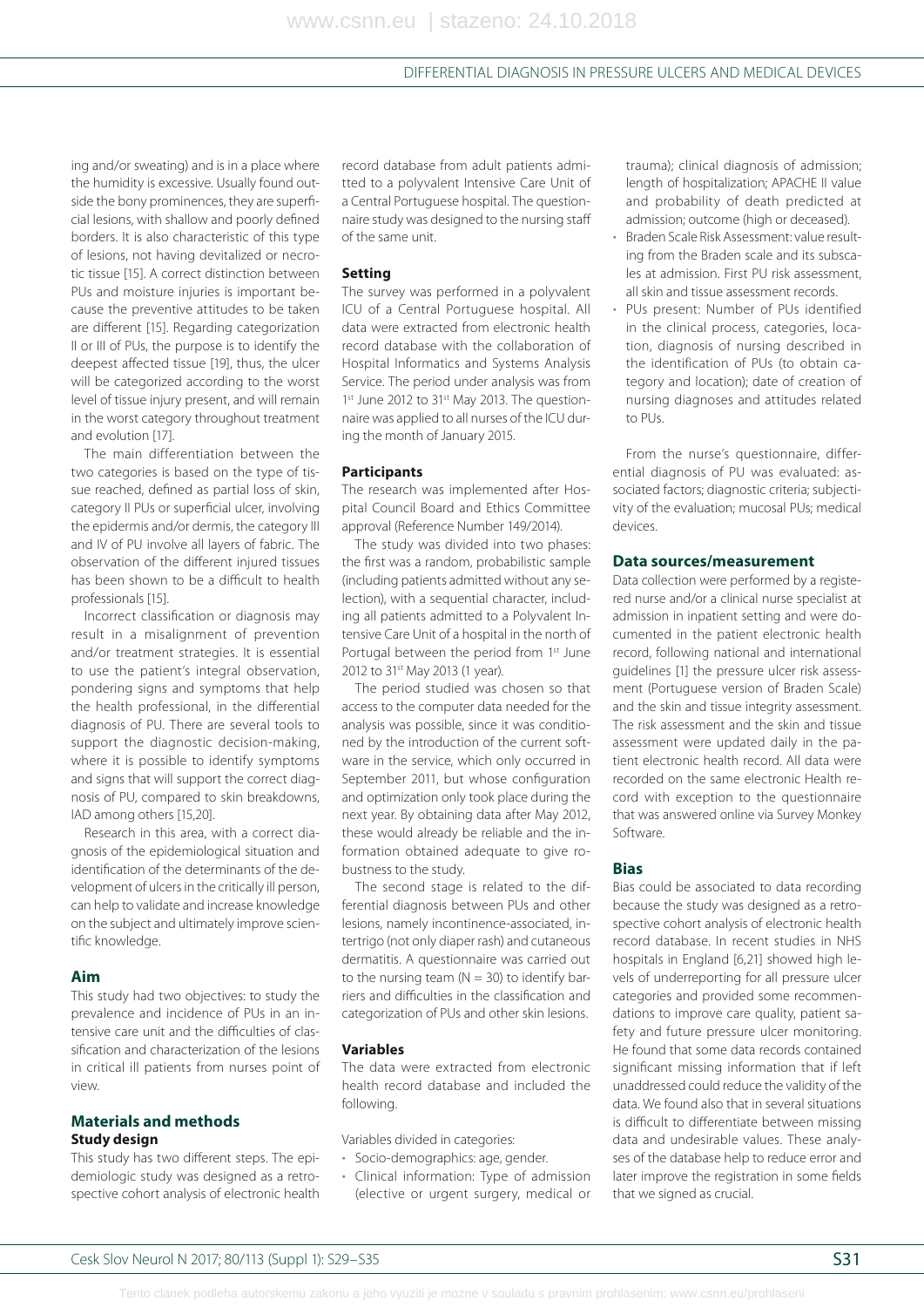Tab. 2. Distribution according to socio- -demographic characteristics ( $N = 600$ ).

| Gender              | N   | $\%$ |
|---------------------|-----|------|
| • female            | 284 | 47.3 |
| · male              | 316 | 52.7 |
| Age                 |     |      |
| $\cdot$ < 39 years  | 94  | 15.7 |
| $-40-59$ years      | 230 | 38.3 |
| $\cdot$ 60-69 years | 142 | 23.7 |
| $\cdot$ 70-79 years | 106 | 17.7 |
| $\cdot$ > 80 years  | 28  | 47   |

## **Study size**

The chosen time interval of 1 year was decided to allow the sample size to be sufficiently large, in order to reduce the sampling error associated with this type of samples.

The results refer to the 604 records of hospitalization that occurred in the ICU unit during the study period (1st June 2012 to 31st May 2013). Four records were excluded because it was not possible to collect any type of data.

## **Statistical methods and data analysis**

Descriptive statistics were calculated for the demographic and clinical variables and sample characterization.

For the quantitative variables, the use of parametric tests was chosen according to the sample size which was higher than 30 [22], it was not necessary to perform tests of normality analysis and assumed was the same distribution normality. For the verification of homogeneity of variances the Levene test was used [22,23]. One-Way ANOVA test, making a multiple comparison of means through the Post Hoc tests of Tukey HSD and Scheffé test, being considered the most robust to deviations from normality and homogeneity of variances [23]. The level of significance was set at 5%. To perform these calculations and

processing of data, IBM® software, SPSS® version 20.0 for Windows® was used.

#### **Results**

The results section is divided into two parts with respect to the two main goals of the study.

#### **Results from retrospective health records analyses**

This study included health electronic records from 600 hospitalised patients (electronic health records). As regards age (Tab. 2), it varies between 18 and 92 years, with a mean of  $56.8 \pm 15.60$  years and a median of 58 years, with a predominance of males (52.7%).

The hospitalization time ranged from 0 days (less than 24 hours) to 50 days, with an average time of  $6.5 \pm 6.234$  days, with a median of 4 days.

The severity of the individuals at entry, evaluated by the APACHE II score, was obtained in 600 of the records, ranging from 1 to 48, with an average value of  $20.9 \pm 8.7$ , with a median of 20.

The APACHE II values reported above corresponded to a death probability between 0.032 and 0.96, with a mean of  $0.404 \pm 0.247$  and a median of 0.35. Data that can be verified in Tab. 3.

With respect to comorbidities, only 21.3% of the patients had no comorbidities at admission, and in the remaining 78.7% was reported one or more comorbidities.

Thus, hypertension (60.3%) followed by obesity and / or dyslipidaemia (47.5%) are the most frequent. Diabetes and heart disease are present in 20.1% of patients.

Of the admitted cases, there was a mortality rate of 18.5%, corresponding to a total of 111 persons who had died during the retrospective study period.

For the analysis of incidence and prevalence of PUs, the research was carried out in the service data registration program, which included all the nursing diagnoses collected with the focus "Pressure ulcer", as well as all records created with the attitude "Pressure ulcer". In this way, all records of PUs created by the nursing team were obtained, since the software allows registration in both formats.

Ulcers present at admission were those identified in the nursing process up to 24 hours after admission to the service. This criterion was chosen taking into account the practice of the service that, when patients are admitted to the immediate postoperative period, due to the frequent hemodynamic and electrical instability verified as well as the discomfort provoked, patients with complete bed rotation are not mobilized for evaluation of the posterior region of the body, this evaluation being done later (especially during hygiene care).

Of the total analysed admission episodes in the study period ( $N = 600$ ), 98 were identified with at least one PU present during the hospitalization period, corresponding to a prevalence rate of 16.3%. The remaining 502 patients had no PU recording at entry (upon admission) or at any time during hospitalization.

Of the 98 patients who were identified with ulcers, 40.8% presented it upon admission, and 59.2% developed ulceration in the service after 24 hours of admission ( $N = 58$ ), which resulted in an incidence rate of 11.4%.

Considering the number of ulcers per person, 79.2% had one ulcer ( $N = 103$ ), 12.3% had two ulcers ( $N = 16$ ), 4.6% presented three ulcers ( $N = 6$ ), 3.1% had four ulcers ( $N = 4$ ), and only 0,8% ulcer ( $n = 1$ ), which resulted in a total of 130 PUs.

The distribution of these 130 ulcers by category reveals that the most prevalent category was category II (36.1%) followed by category IV (35.4%), then category I (13.1%), and category III (10.8 %). It was also observed that in 4.6% electronic records of PU were no description of the category, because they were on mucosae.

The most common sites of development were found (Tab. 4), and the most prevalent location was the sacral (50.7%), followed by the calcaneus (9.2%), the nose (6.9%), buttock (6.2%), trochanter (4.6%) and

|  | Tab. 3. Descriptive statistics of hospitalization time and severity of cases admitted considering APACHE II. |
|--|--------------------------------------------------------------------------------------------------------------|
|  |                                                                                                              |

|                         | N   | Min.-Max.     | Average $\pm$ standard deviation (SD) | Median | P 25-P 75     |
|-------------------------|-----|---------------|---------------------------------------|--------|---------------|
| days of hospitalization | 600 | $0 - 50$      | $6.5 + 6.344$                         |        | $2 - 9$       |
| APACHE II value         | 600 | $-48$         | $20.6 + 9.182$                        | 20     | $14 - 26$     |
| probability of death    | 600 | $0.03 - 0.96$ | $0.4 + 0.247$                         | 0.35   | $0.18 - 0.56$ |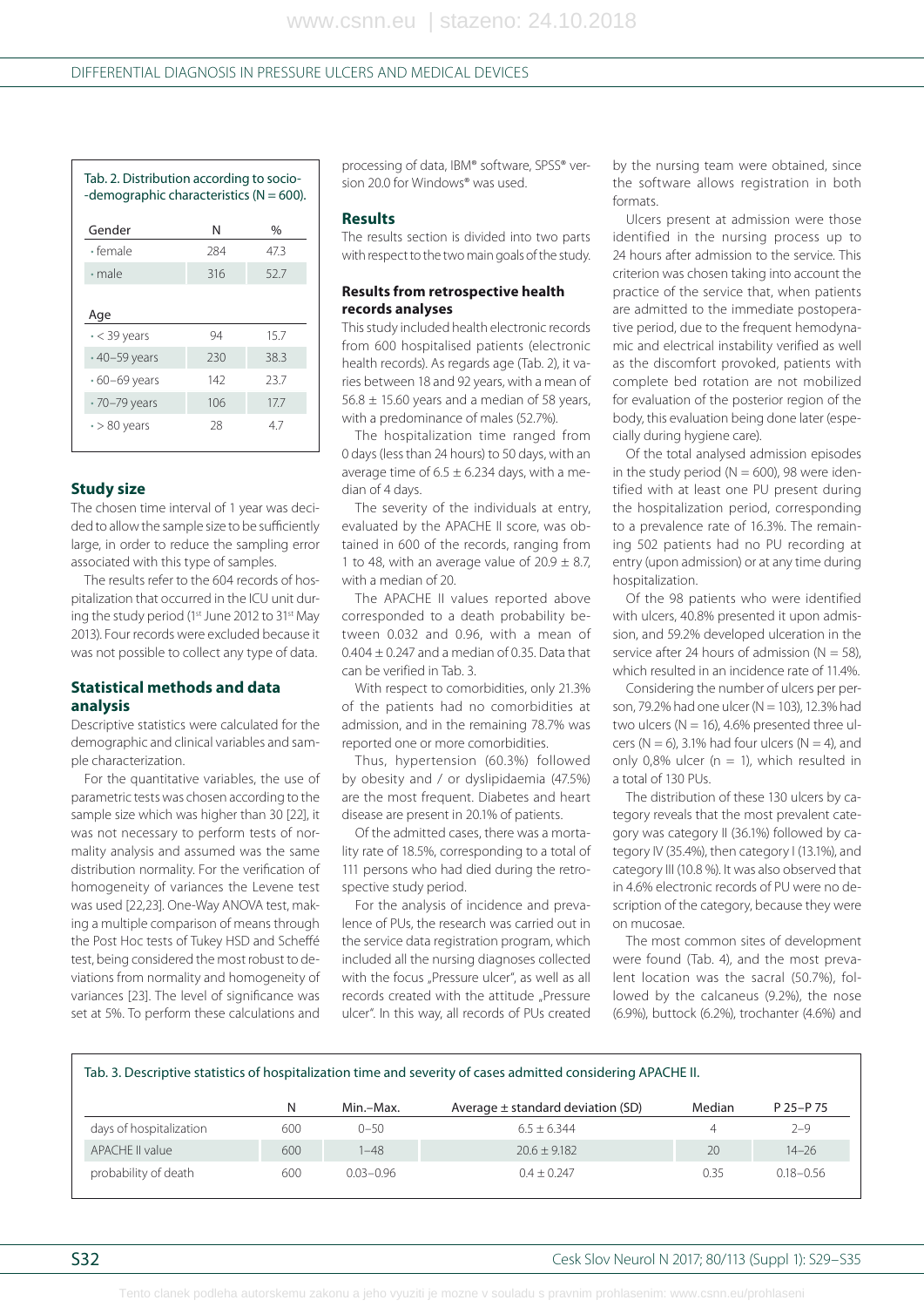| Anatomic Area             | <b>Body location</b> | N              | $\%$ |
|---------------------------|----------------------|----------------|------|
| head and neck (16.9%)     | nose                 | 9              | 6.9  |
|                           | cervical             | $\overline{4}$ | 3.1  |
|                           | ear                  | $\overline{4}$ | 3.1  |
|                           | lip                  | $\overline{3}$ | 2.3  |
|                           | occipital            | $\overline{2}$ | 1.5  |
| trunk (67.6%)             | sacrum               | 66             | 50.7 |
|                           | buttock              | 8              | 6.2  |
|                           | trochanter           | 6              | 4.6  |
|                           | back                 | 5              | 3.8  |
|                           | penis                | $\overline{3}$ | 2.3  |
|                           | calcaneus            | 12             | 9.2  |
|                           | foot                 | $\overline{3}$ | 2.3  |
| extremities/limbs (15.5%) | malleolus            | $\overline{2}$ | 1.5  |
|                           | elbow                | 1              | 0.8  |
|                           | leg                  | 1              | 0.8  |
| unknown/NR                |                      | 1              | 0.8  |
|                           | total                | 130            | 100  |

Tab. 4. Distribution of all pressure ulcers identified according to anatomical location

back (3.8%). The ulcers presented a very pronounced dispersion and the total locations were grouped according to the anatomical areas where they were, to facilitate the interpretation

The anatomical location and description of the nursing diagnoses from which the information was obtained revealed that several PUs were associated with medical devices, such as nasogastric tubes, endotracheal tubes, neck collars, ECMO cannulas and external fixators, 29 ulcers with these characteristics were found, corresponding to 22.3% of the total number of PU.

During the time of hospitalisation, 58 patients developed at least one PU again. The mean time for the development of the first PU in the service ranged from 1 to 50 days, with a mean of 7.22  $\pm$  6.935 days, and a median of 5 days.

Considering the analysis of the nursing diagnoses, relative to the incidence (new ulcers acquired in the service) from where the ulcer sites were obtained and considering the anatomical location identified, there were 15 PUs that could be associated with devices (25.8%), in which the ones more expressive were associated with nasogastric tubes, cervical collar, orotracheal tube, and bladder catheter.

#### **Results from question naire survey**

Regarding the questionnaire performed by the nurses, a response rate of 90% was obtained ( $N = 27$ ), two did not accept to respond and one of the questionnaires was excluded.

Regarding the time of experience in intensive care, the team is experienced with most of its nurses being in the unit for many years, where it is verified that 55.5% of nurses have worked with critical patients for more than 10 years (Tab. 5).

Regarding the difficulties/barriers of the differential diagnosis of PUs by nurses, 77.7% reported difficulty in evaluating PU in patients with peripheral arterial disease; 92.5% referred to the difficulty of evaluating Category I in dark skin; 96.2% reported difficulty in category I certainty (bleachable erythema disappears after 1 to 2 hours); 74.07% reported that one of the limitation in the evaluation of PUs is the delay of the first assessment after admission; 81.5% refers to subjectivity in the characterization of UP in the mucosa; 40.7% reported difficulty in the evaluation of PU associated with medical devices; and 51.8% reported difficulty in the differential dia gnosis between PU and incontinence as sociated dermatitis (IAD). The majority of nurses (96.3%) considered it essential to train

#### Tab. 5. Distribution of nurse according professional experience in ICU  $(N = 27)$ .

| Professional<br>Experience (years) | N                        | $\frac{0}{0}$ |
|------------------------------------|--------------------------|---------------|
| $\geq$ 15 years                    | 8                        | 296           |
| $\geq 10 < 15$ years               | 7                        | 259           |
| $\geq$ 5 < 10 years                | 5                        | 18.5          |
| $\geq$ 2 < 5 years                 | $\overline{\mathcal{A}}$ | 148           |
| $<$ 2 years                        | Β                        | 11.1          |
| total                              | 27                       | 100           |

and upgrade PUs as a way of reducing the subjectivity of PU classification.

## **Discus sion**

Considering the cut-off point of 16 points of Braden scale established by Portuguese quidelines, the totality of the study population was identified at "high risk of PU development" at the first PU risk assessment.

Socio-demographic data showed a predominance of male subjects, corresponding to 52.7% of the admissions, similar to other studies. In a multipurpose ICU, this data is in agreement with data found in a surgical intensive care unit, which present a percentage of 56.4% of male inpatients in their study [24]. Similar data was reported in the study of 256 German hospitals, where were mainly male hospitalised (57.1%), were the majority were females in the hospitals [25].

There was a statistically significant relationship ( $p = 0.000$ ) between the sex of hospitalized patients and the development of PUs, with the male being the most at risk of developing them, a confirmed finding by the study in a ICU in Germany [26] and in contrast to others authors who did not verify this relation [27,28].

As for the severity status of the persons entering the ICU, in this study the value of APACHE II was considered for their analysis, with an average APACHE II value of 20.9. This value is higher than that in other studies, which indicates mean APACHE II values of 17.26 [4], and with APACHE II of 14.6 [29]. This difference translates to a greater severity of the people admitted to the unit of the present study, and effectively, an effective mortality rate was verified superior to the previous work (effective mortality rate of 10%) [4], comparing with the rate of morta-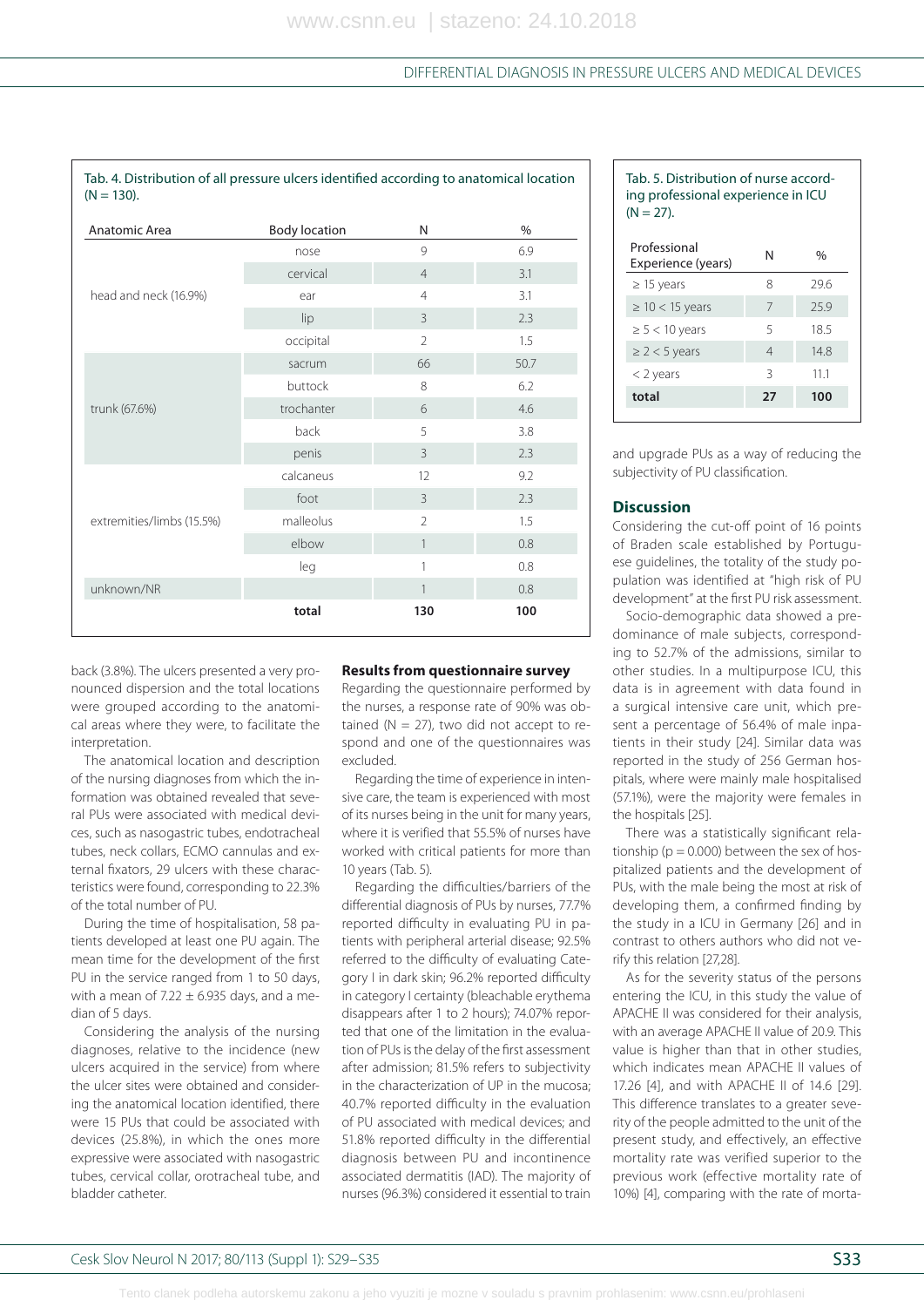

Fig. 1. Compression zone without loss of skin or tissues.

lity in this study, of 18.5%, corresponding to 111 deaths in the period studied.

Regarding the categorization of the total ulcers identified in the present study, it was verified that the most prevalent category was category II (36,1%) followed by category IV (35.4%), then category I (13.1%), and category III (10.8 %). The higher percentage of these categories may be associated to the time they take to develop, which may mean that the nursing care after its detection is reinforced and effective in its development and subsequent aggravation.

As to the anatomical location of the ulcers identified in this study, it was verified that the most prevalent location was the sacrum, followed by the calcaneus, nose, buttock and trochanter. These data are similar to those reported by Cox [4], with 58% of ulcers in the sacrum, 34% in the buttocks, 5% in calcaneus and 3% in other sites and also by Pokorna et al. [30], who examines incidence of iatrogenic wounds with these locations: 26.0% in buttock, 16.6% sacrum, 5.9% calcaneus, 4.1% abdominal area, 3.6% nasogastric tube, 0.6 urinary catheter and 4.1% other invasive input.

The high number of ulcers identified in the sacrum is highlighted, which may be associated with the higher severity status of the individuals in the present study, justifying a less possibility of bed mobilization due to inherent instability and the need to keep the trunk elevated by invasive ventilation (indicated by the ventilator-associated pneumonia prevention bundle). In a Finnish study,



Fig. 2. Compression zone with loss of skin or tissues in alive patient.

similar data were found, with 45% of ulcers in the sacrum, 22% in the calcaneus and 15.7% in the nose, but the latter associated with non-invasive ventilation masks [31].

High incidences of PUs on the mucosae (lips and penis) made us reflect on the importance of constant evaluation, fixation and change of location of the devices. The high percentage of ulcers associated with medical devices verified in the present study reinforces their as sociation in the incidence and importance of prevention for nursing.

Regarding the Questionnaire to nurses the response rate was of 90% ( $N = 27$ ), which may insinuate the interest of nurses in this area. Two nurses did not agree to respond and one of the questionnaires was not used as have not been fully filled.

Barriers were identified regarding the time of the first evaluation of the skin, as well as the identification of PU in the mucous membranes or when associated with medical devices. Regarding the old question of the differential diagnosis between PU and IAD, the problem is reported by 51.8% of the sample as observed in other studies [32].

The majority of nurses (96.3%) considered it essential to train and update PUs as a way of reducing the subjectivity of PU classification, as it is also supported by several authors [30,31].

It was identified a great variability of the PU description in the open field destined to the effect, which can lead to the conclusion of subjectivity when classifying and categorizing PU, compatible with other



Fig. 3. Compression zone with loss of skin and tissues in a death patient.

author where it refers the importance of the differential diagnosis of the lesions [30]. One of the more complex cases to characterize about what type of injury to consider were the users who entered the post cardio respiratory arrest unit that came from the pre-hospital external automatic compressor. This fact reinforces the difficulty of differential diagnosis of the lesions, as well as their association with medical devices. The Fig. 1–3 presents several lesions caused by external automatic compression.

As we can verify in the images, not all living or already cadaveric individuals present lesions, it is necessary to identify the time of use of the medical device, association with gender, age, circumstances of device placement and other variables that may influence the development of these lesions. Experience, knowledge of medical devices and training in this area play a key role in the proper recording of observed injuries

Correct gauging of records is essential for the standardization and systematization of data for timely analysis and intervention. The structure of the ulcer register in the software prevents automated screening of ulcer categories and leads to the need for manual analysis and screening of the data to obtain indicators. It is proposed to optimize the computer platform, with the creation in the menu of elaboration of the nursing diagnosis, a space for unambiguous registration (drop-down type) of the category of the ulcer, evolution of the treatment.

## **Conclusion**

The development of PUs is complex and multifactorial and nursing staff needs to manage several (modifiable and non-modifiable) risk